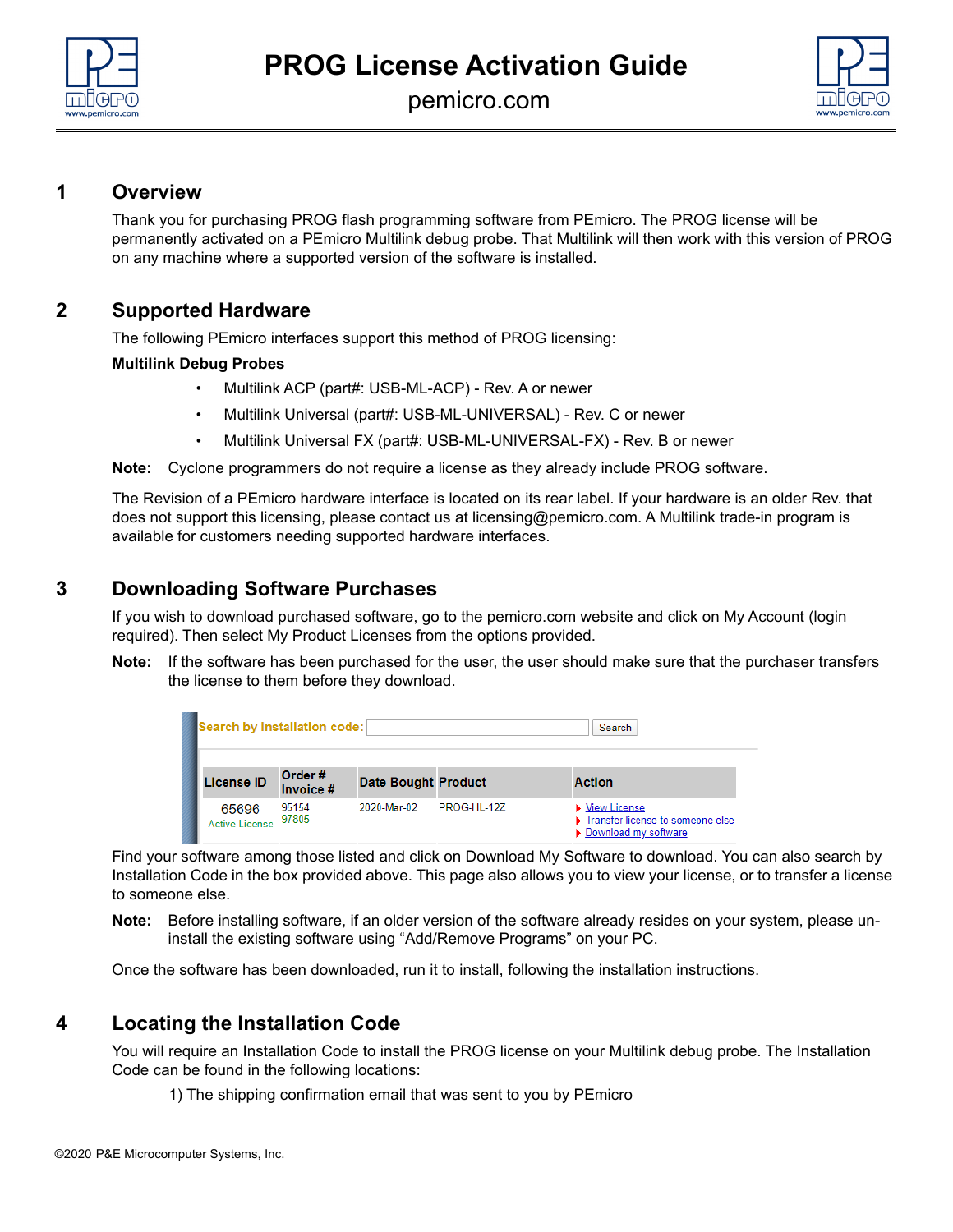- 2) The packing slip that was included in your shipment
- 3) Online. Log into our website at http://www.pemicro.com, and then:

a) Click "My Account"

b) Click "My Product Licenses" to view your purchased and registered licenses

### **5 Entering the Installation Code**

Before beginning, connect your Multilink to the PC.

You will be entering the installation code into the License Activation Form. There are two ways that you can access this form: via the Connection Manager, or via the Hardware License Manager.

#### **1. Via the Connection Manager**

Please follow these steps:

- Step 1. Launch the PEmicro software.
- Step 2. The Connection Manager will open.

| parameters and click OK.               |                                                                              | You have selected to display this dialog on startup. Specify communications |                              |
|----------------------------------------|------------------------------------------------------------------------------|-----------------------------------------------------------------------------|------------------------------|
| Connection port and Interface Type:    | Interface: USB Multilink, USB Multilink FX, or Embedded OSJtag               |                                                                             | Add LPT Port<br>Refresh List |
| Interface Detected:                    | Port:  USB1 : Multilink Universal FX Rev C (PEME4E21E)<br>Firmware Version : |                                                                             |                              |
| Device Selection:<br>Architecture: ARM | Vendor: NXP                                                                  | Family: K6x                                                                 |                              |
| Device:<br>K64FN1M0M12                 |                                                                              | Select New Device                                                           | Advanced                     |

- Step 3. Choose your interface type from the Interface drop-down menu.
- Step 4. Your Multilink should appear in the Port window. If multiple interfaces are connected, choose the appropriate one from the drop down list.
	- **Note:** If you wish to work with your target device once the license is installed, you may wish at this point to make other selections in the Connection Manager, but this is not required to simply activate the license.
- Step 5. Click the Connect (Reset) button at the bottom of the Connection Manager to connect to the Multilink.
	- **Note:** If your interface has older firmware you may be prompted to update its firmware. Accept and update (this may take a few moments).

| "Power Control for Cyclone / TraceLink / Multilink Universal FX"<br>Provide power to target | Regulator Output Voltage | Power Down Delay | $250$ <sub>mS</sub> |
|---------------------------------------------------------------------------------------------|--------------------------|------------------|---------------------|
| Power off target upon software exit                                                         |                          | Power Up Delay   | $1000 \, \text{ms}$ |
| <b>Connect (Reset)</b>                                                                      |                          | Abort            |                     |

**Note:** When trying to access the License Activation Form via the Connection Manager, it is possible that the License Activation Form will not be presented if the software itself has been activated via a legacy license. In this case it is recommended to simply use the Hardware License Manager to install the license (see below).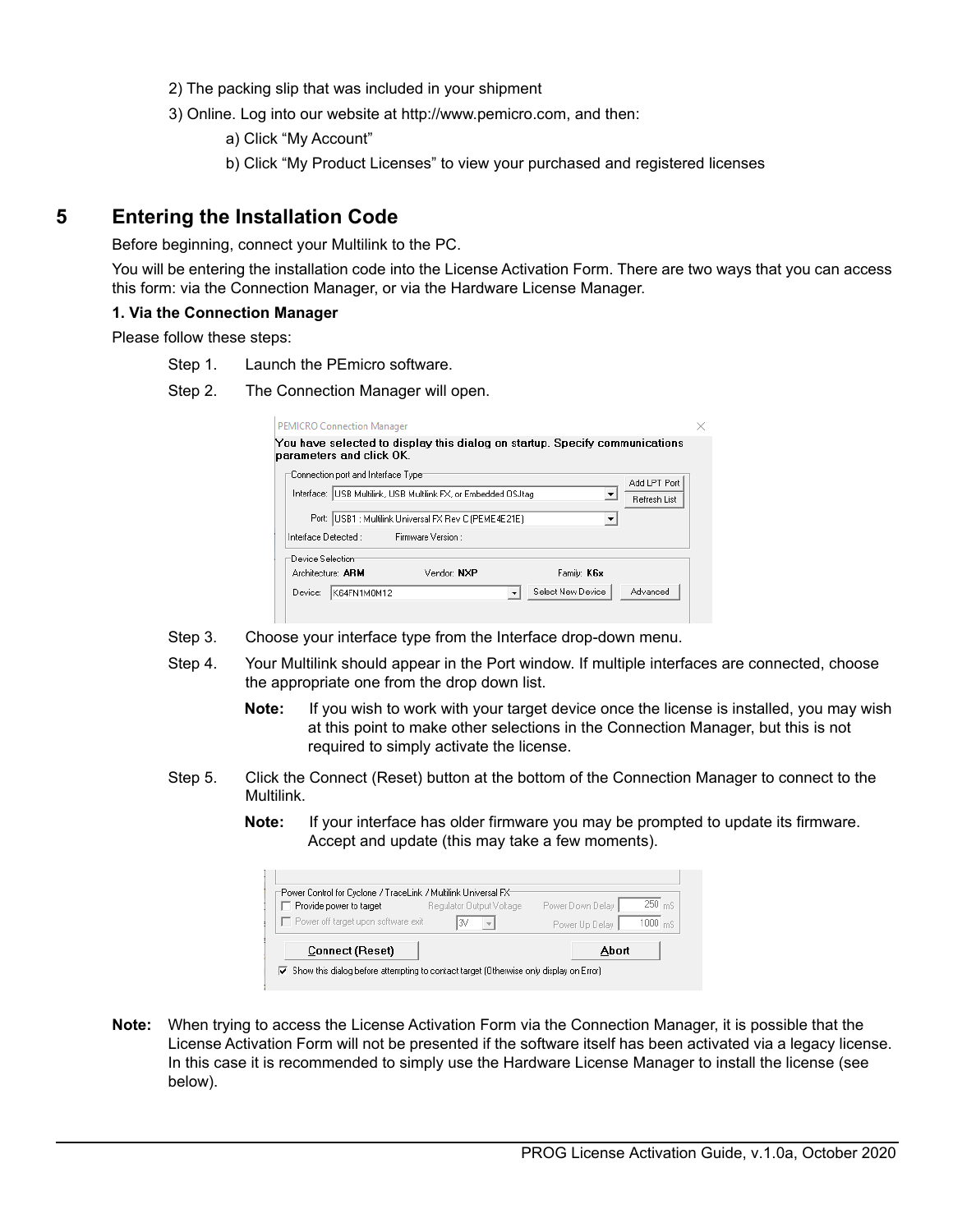#### **2. Via the PEmicro Hardware License Manager**

For activating your PROG license (or viewing license information for a specific connected hardware interface).

Step 1. Run the PEmicro License Manager.

Step 2. Choose your interface from the Select Hardware drop-down list:

|       | PEmicro Hardware License Manager                                                                                                                   |                     |                         | $\times$ |
|-------|----------------------------------------------------------------------------------------------------------------------------------------------------|---------------------|-------------------------|----------|
| miero | Licenses can be added into PEmicro Multilink and Cyclone Hardware. This utility shows these<br>licenses in the hardware.<br>http://www.pemicro.com |                     |                         |          |
|       | Select Hardware: USBMultilink: USB1: Multilink Universal FX Rev C (PEME4E21E)<br>Read Licenses from HW                                             | $\vert \cdot \vert$ | Refresh list of devices |          |
|       |                                                                                                                                                    |                     |                         |          |
|       |                                                                                                                                                    |                     |                         |          |
|       |                                                                                                                                                    |                     |                         |          |
|       |                                                                                                                                                    |                     |                         |          |
|       |                                                                                                                                                    |                     |                         |          |
|       | Add License Code to Multilink/Cyclone                                                                                                              | X Quit              |                         |          |

Step 3. a. If the Rev. of your Multilink is supported, a window like the following will be displayed, which shows the license that is required to run the software, as well as any other licenses present on the Multilink: Click the "Add License Code to Multilink/Cyclone" button at the bottom of the window to open the License Activation Form.

| PEmicro Hardware License Manager                                                                                                                                                                        |  |  |  |
|---------------------------------------------------------------------------------------------------------------------------------------------------------------------------------------------------------|--|--|--|
| The license code needed to run this software was not found in the selected hardware interface. Install the<br>proper license or choose a different hardware interface.<br>ARM<br>http://www.pemicro.com |  |  |  |
| License needed to run this software :                                                                                                                                                                   |  |  |  |
| Software = CPROG.PROG<br>Architectures = ARM<br>Build Date = Includes 7/11/2014                                                                                                                         |  |  |  |
| Licenses found in selected hardware interface (not matches for this software):                                                                                                                          |  |  |  |
| INo Licenses installed in hardware                                                                                                                                                                      |  |  |  |

b. If the Rev. of your Multilink is not supported, the following will be displayed instead: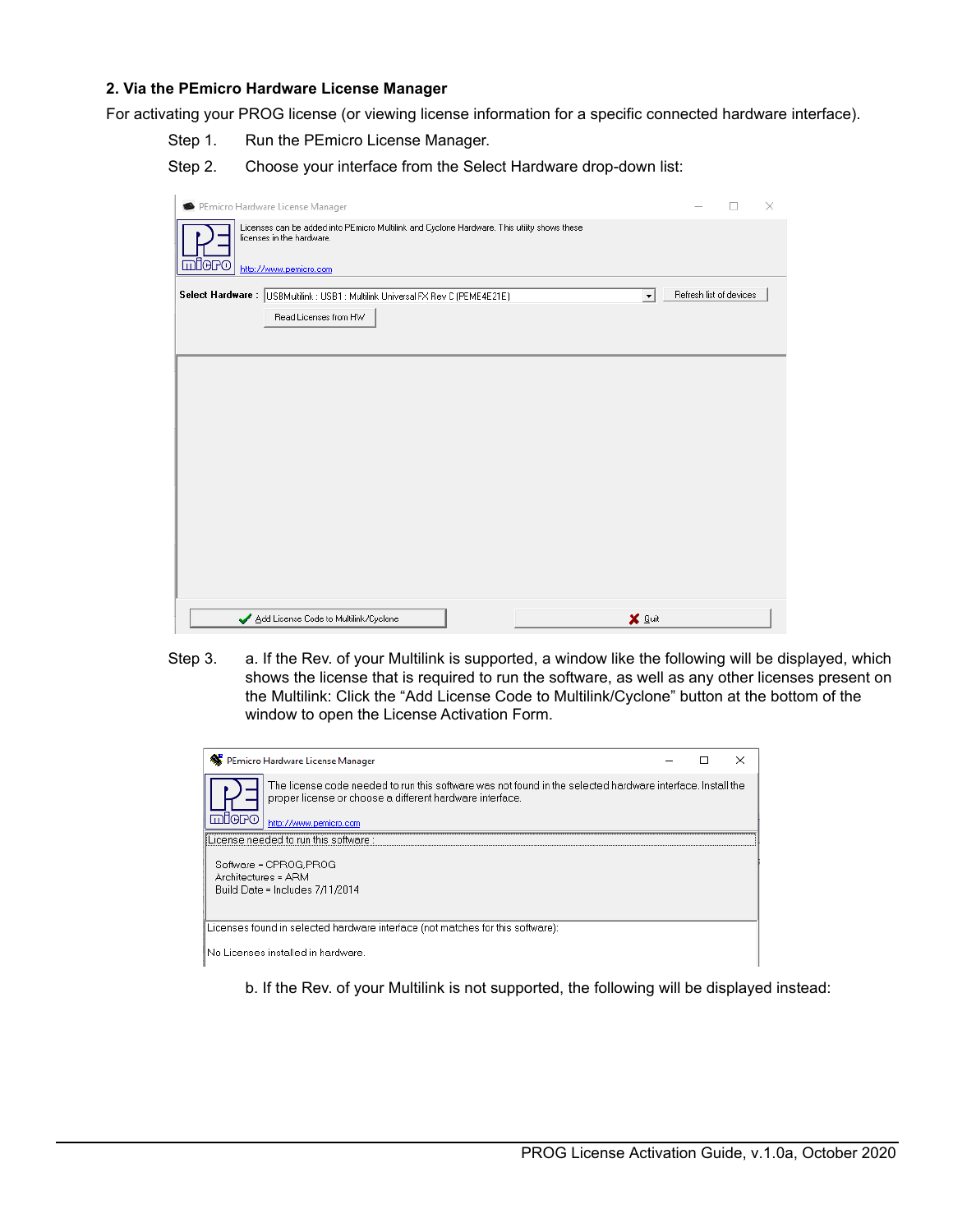| PEmicro Hardware License Manager                                                                                                                                                                                              |  |  |
|-------------------------------------------------------------------------------------------------------------------------------------------------------------------------------------------------------------------------------|--|--|
| The license code needed to run this software was not found in the selected hardware interface. Install the<br>proper license or choose a different hardware interface.<br>http://www.pemicro.com                              |  |  |
| License needed to run this software ::                                                                                                                                                                                        |  |  |
| Software = CPROG.PROG<br>Architectures = ARM<br>Build Date = Includes 7/11/2014                                                                                                                                               |  |  |
| This hardware (from 2014 or earlier) does not support hardware based licenses. You can upgrade<br>your hardware via PEmicro's trade in program or request compatible legacy software from<br>PEmicro at licensing@pemicro.com |  |  |

The utility will direct you how to contact PEmicro to determine what the options are.

# **6 PEmicro License Activation Form**

The PROG license will reside on a Multilink and cannot be transfered once it's activated, so before activation please make sure that you are installing the license on the specific interface that you wish to use.

| Progress                                                                                          | X Quit            |
|---------------------------------------------------------------------------------------------------|-------------------|
| Step 1: Enter Installation Code (Not completed)<br>Step 2: Obtain Activation Code (Not completed) |                   |
| Step 3: Enter Activation Code (Not completed)                                                     |                   |
| Step 4: Validate your software (Not completed)                                                    |                   |
|                                                                                                   |                   |
|                                                                                                   |                   |
|                                                                                                   |                   |
|                                                                                                   | Clear             |
| Enter Installation Code<br>Installation Code:<br>Registration Code:                               | Copy to Clipboard |

Step 1. Enter your Installation Code in the field provided and submit. When your Installation Code is accepted your Registration Code will appear on the following screen: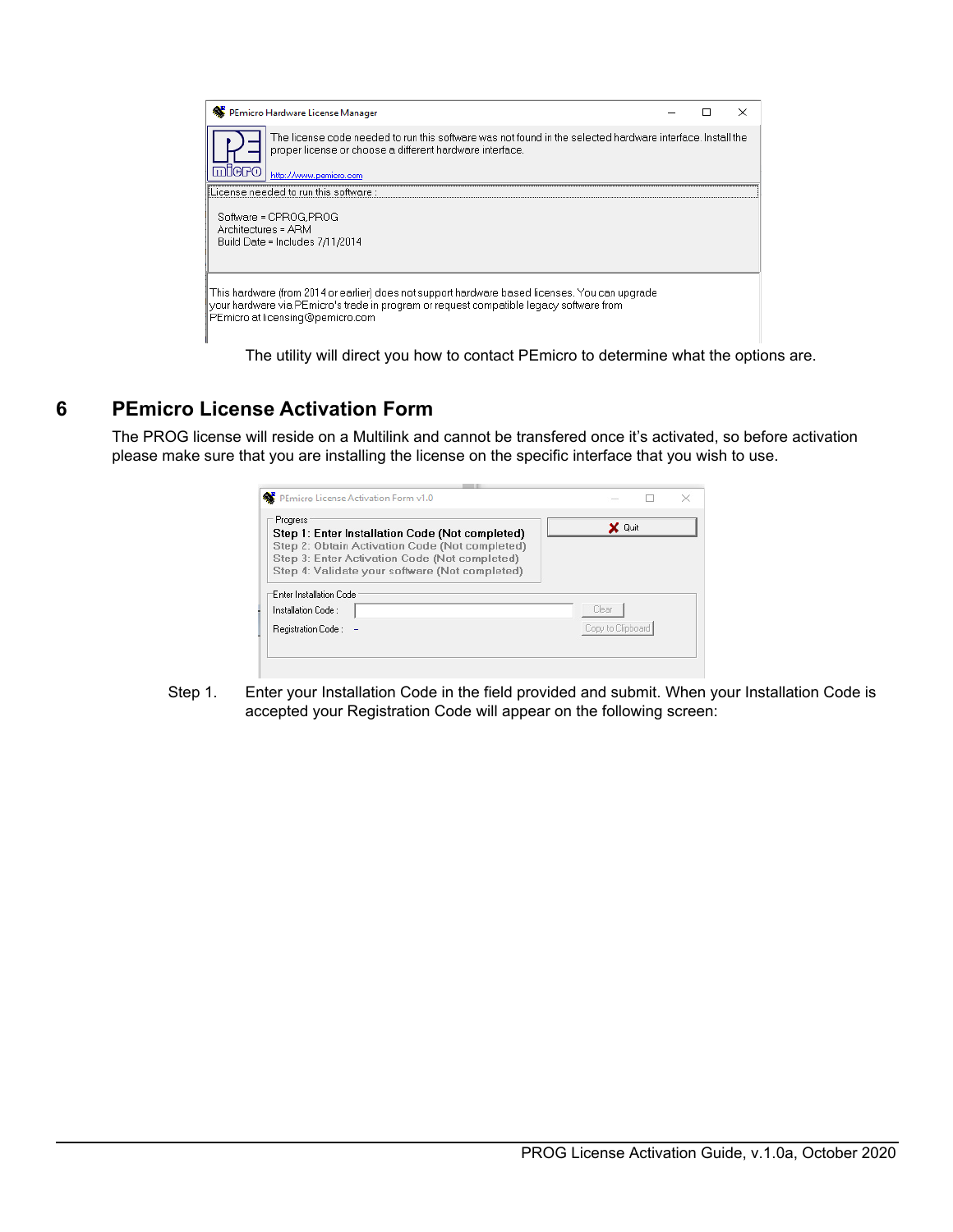| PEmicro License Activation Form v1.0                                                                                                                                                                         |                        |
|--------------------------------------------------------------------------------------------------------------------------------------------------------------------------------------------------------------|------------------------|
| Progress<br>Step 1: Enter Installation Code (Completed)<br>Step 2: Obtain Activation Code (Not completed)<br>Step 3: Enter Activation Code (Not completed)<br>Step 4: Validate your software (Not completed) | X Quit                 |
| Enter Installation Code:                                                                                                                                                                                     |                        |
| Installation Code :<br>XXXX-XXXX-XXXX-XXXX-XXXX-XXXX                                                                                                                                                         | Clear                  |
| Registration Code :<br>XXXX-XXXX-XXXX-XXXX-XXXX-XXXX                                                                                                                                                         | Copy to Clipboard      |
| Obtain Activation Code<br>Email Address:                                                                                                                                                                     |                        |
| For your convenience, P&E provides four different ways to obtain your activation code:                                                                                                                       |                        |
| <b>Automatic Activation</b><br>1)                                                                                                                                                                            |                        |
| Automatically obtains your Activation Code and validates<br>your software. Recommended, Internet Connection.<br>required.                                                                                    | Automatic Activation   |
| 2)<br>Launch Web Browser                                                                                                                                                                                     |                        |
| Opens your default web browser to obtain your Activation<br>Code. Your Registration Code is automatically entered.                                                                                           | Launch Web Browser     |
| Visit P&E Licensing Website - http://www.pemicro.com/license/index.cfm<br>3)                                                                                                                                 |                        |
| Visit the P&E licensing webpage to obtain the Activation<br>Code. You will need the Registration Code above.                                                                                                 |                        |
| Contact P&E via Telephone<br>4).                                                                                                                                                                             |                        |
| Call us at 617-923-0053 to obtain the activation code by<br>speaking to a P&E customer service representative.<br>Please have your Registration Code ready.                                                  |                        |
| Enter Activation Code                                                                                                                                                                                        |                        |
| Activation Code:                                                                                                                                                                                             | Validate your software |
|                                                                                                                                                                                                              |                        |

# **7 Completing Activation**

First, enter your email address into the Email Address field. The License Activation Form then provides you with several ways to complete your PEmicro software activation.

- **1.** Automatic Activation Click the button to instantly complete activation. Requires an internet connection on the PC that you are operating.
- **2.** Launch Web Browser Opens the web page below and automatically enters your Registration Code. Requires an internet connection on the PC that you are operating.

**P&E Product Registration & Activation Page** 

The first step for your P&E Product Activation has been completed.

Here is your activation code:

Please copy-paste this Activation Code into the Activation Box of your P&E Software to finish the Product Activation process. You will also get an email with the Activation Code to keep for your records.

We thank you for your business!

- **3.** Visit PEmicro Licensing Website This address can be used to open the same web page as option #2. You will need to copy your registration code on your own. Requires an internet connection.
- **4.** Contact PEmicro via Telephone Our phone number is provided should you wish to activate your PEmicro soft-